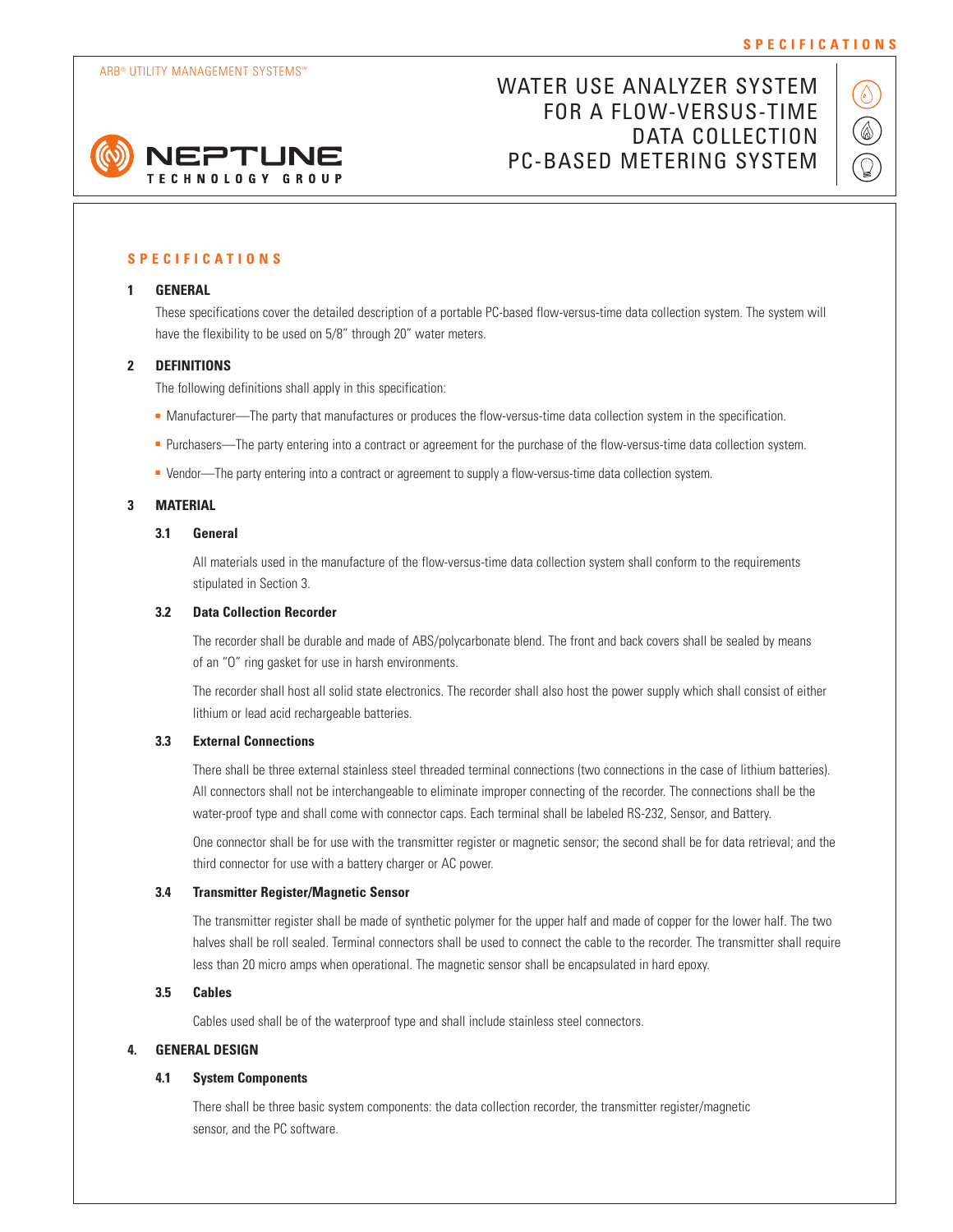## **4.2 Data Collection Recorder**

The data collection recorder shall be of one piece hosting all solid-state electronics and power supply. The recorder shall be compatible with Neptune and competitive meters.

#### **4.2.1 Mechanical Design**

The enclosure shall be a self-contained data collection unit. The enclosure shall collect flow-versus-time data through the waterproof cable.

Operating temperature shall be between -40° F to +150° F. Storage temperature shall be between -40° F to +150° F. The enclosure shall be submersible. Size shall be 8.6" x 5.4" x 2.1". Weight shall be 3.75 lbs.

Power shall be supplied from either two lead acid rechargeable batteries or a lithium battery pack. Operating life shall be 3 months for the rechargeable batteries and 18 months for the lithium batteries. A pre-programmed unit ID number of five numeric digits is set to the serial number on the enclosure.

The recorder shall not need any field set up for usage profiling. The recorder shall require only the toggling of an on/off rocker switch to start and end recordings.

## **4.2.2 Electrical**

The recorder shall have the capability of recording up to 100 pulses per second. The data collected shall be counted over a user-defined time period that is programmable from 5 to 60 seconds. The data collected shall be stored in memory, which should be at least 130,00 intervals. The starting time of each period shall also be stamped with the calendar date and time.

#### **4.3 Transmitter Register and Magnetic Sensor**

The register shall be stacked between the meter maincase and the register. The sensor shall be fastened to the outside of the meter with velcro straps.

#### **4.3.1 Mechanical**

Both the transmitter register and the meter register shall have a bayonet mount design, held in place with a synthetic polymer tamperproof seal pin. The transmitter register shall have two active terminal screw connections. The transmitter register shall be tamperproof, eliminating the ability to be removed by unauthorized personnel. A magnetic sensor using velcro straps is acceptable.

#### **4.3.2 Electrical**

The transmitter register and magnetic sensor shall monitor the meter flow rate and provide an electronic output for storage at the data collection recorder.

#### **4.4 Cables**

#### **4.4.1 Mechanical**

The cables shall consist of four cables (three in the case of lithium batteries). One cable shall be used for data retrieval or transmission. A second and third cable shall be connected to the transmitter register and magnetic sensor, respectively. The fourth cable shall be used for an external battery charger for use with the lead acid batteries. All connectors and plugs shall be stainless steel with the exception of the transmitter register cable, which is supplied with an anodized aluminum plug. The cables shall be of the waterproof type. The connector pin configuration shall be different as not to allow for incorrectly cross-connecting the cables.

# **4.4.2 Electronic**

The cable shall be 22 AWG, PVC insulated, metallic braid, fine stranded copper conductors with a voltage rating of 300V and a temperature range of -20° C to 105° C.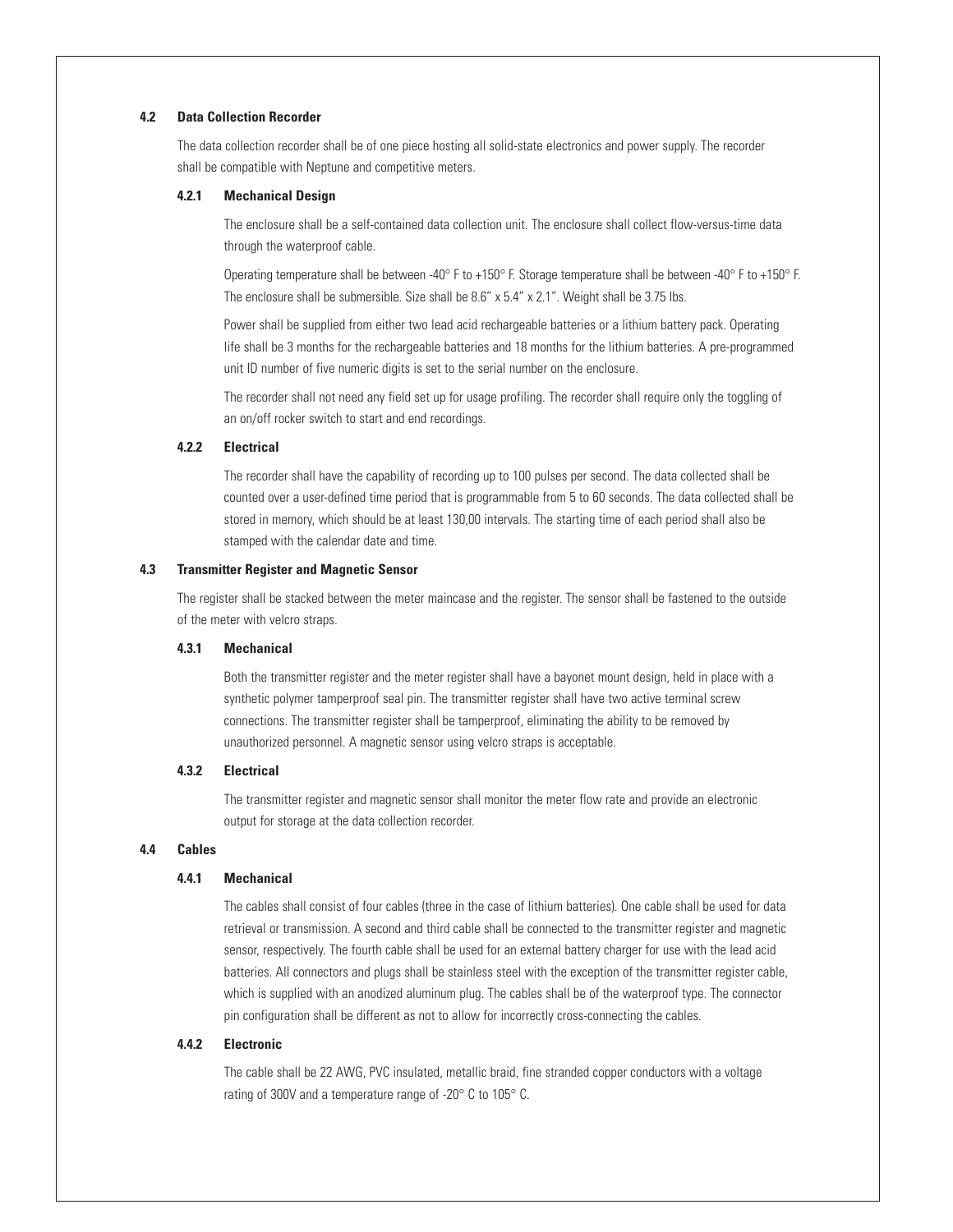# **5 DATA COLLECTION SYSTEM**

### **5.1 Software**

The data collection system software shall be PC and windows compatible and provide a means to interface with the data collection recorder. Once the data has been downloaded to the PC, the user shall have the option to display it in graphic or numeric form for analysis. The software shall have provisions for processing data from competitive meters.

#### **5.1.1 Software/Operation**

The software shall be user-friendly and have a pull-down menu system for function selections. The software shall include both software to set up and unload from the data collection recorder. It shall also scale the data imported from the data collection recorder based on meter type and user-selected units of gallons, cubic feet, cubic metres, liters, or imperial gallons.

# **5.1.2 Analysis Software/Graphics**

The software shall produce the following analytical and graphical features:

- XY plot flow versus time
- Barplot of water usage versus flow range
- Pieplot of water usage versus flow range
- Zoom and pan features on graphs to find specific time periods of interest
- Tabular report of flow rate and water usage versus time
- Tabular report of water usage versus flow range
- Statistical report regarding a set of data
- Printable graphics screens and reports
- User-defined titles on graphs and reports
- Save/export to word processing, spread sheets, file managers, calendars, calculators, etc.

# **5.2 Operating Manual**

A complete operating manual shall be provided.

# **5.3 System Requirements**

- Minimum PC requirements are as follows:
- Microsoft Windows<sup>®</sup>
- Pentium processor
- 16 MB RAM
- 100 MB free hard disk space